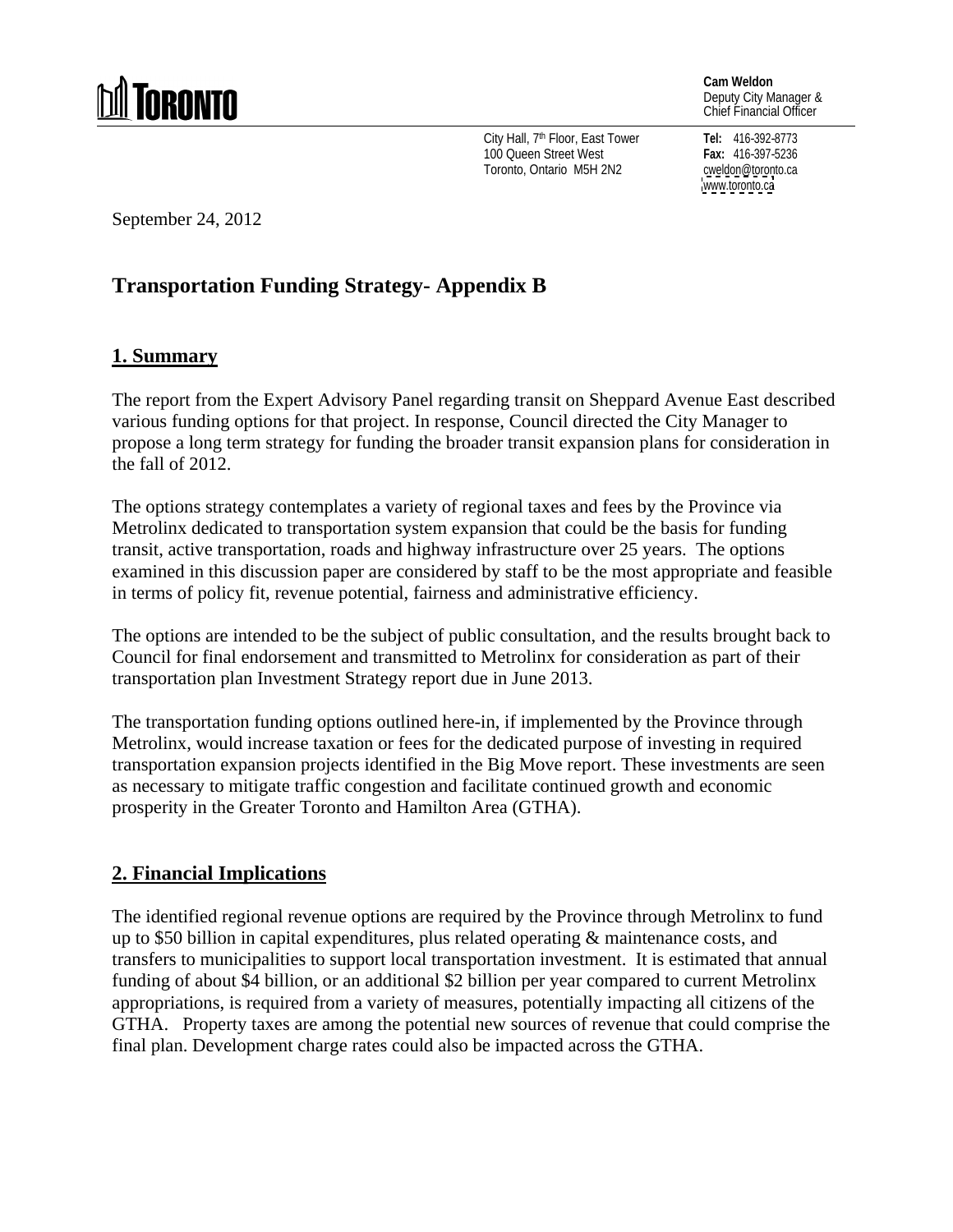It is anticipated that any such measures would take effect only after Provincial consideration of the Metrolinx Investment strategy report due by June 2013, and implementation of related legislative changes.

# **3. History of City Council Decisions**

# **City Council, on February 8, 2012 adopted the following:**

City Council direct the City Manager to forward a letter to the Federal and Provincial governments requesting a long term transit funding agreement for future transit infrastructure, operation and maintenance costs for the City of Toronto

## **City Council on March 21 & 22, 2012 adopted the following:**

City Council direct the City Manager to prepare a long term rapid transit funding strategy for consideration by Executive Committee and City Council by the fall of 2012, that outlines a diverse array of public and private revenue tools that could be implemented in the City of Toronto to generate sustainable revenue dedicated to financing continuous rapid transit expansion, such strategy to take into consideration the results of the public consultation from part 5 above.

## **City Council on July 11, 12 and 14, 2012 adopted the following:**

City Council request the City manager to engage and participate with Metrolinx in establishing a working group of appropriate officials representing the City of Toronto, Greater Golden Horseshoe municipalities, the Ontario Ministry of Transportation, the Ontario Ministry of Finance, the Ontario Ministry of Municipal Affairs and Housing, and any other relevant bodies to provide input into the preparation of a funding strategy for the Metrolinx regional transit plan.

# **4. Background**

The funding formula for transportation mobility is one of the most important fiscal issues facing the City of Toronto, and has been the subject of many reports and intergovernmental discussions over the years, particularly since 75% percent Provincial capital funding and 50% operating subsidy for transit were abandoned by the Province in 1998.

Transportation funding is also a regional issue, as was recognized by the creation of GO Transit in 1967, the Greater Toronto Services Board in 1999, and Metrolinx (as the Greater Toronto Transportation Authority) in 2006.

Metrolinx is required to produce a funding plan ("Investment Strategy") for its \$50 billion, 25 year Big Move Transportation Plan by June 2013. If Metrolinx and the Province are to succeed in delivering the Big Move to the GTHA, they must have new revenues to support the capital,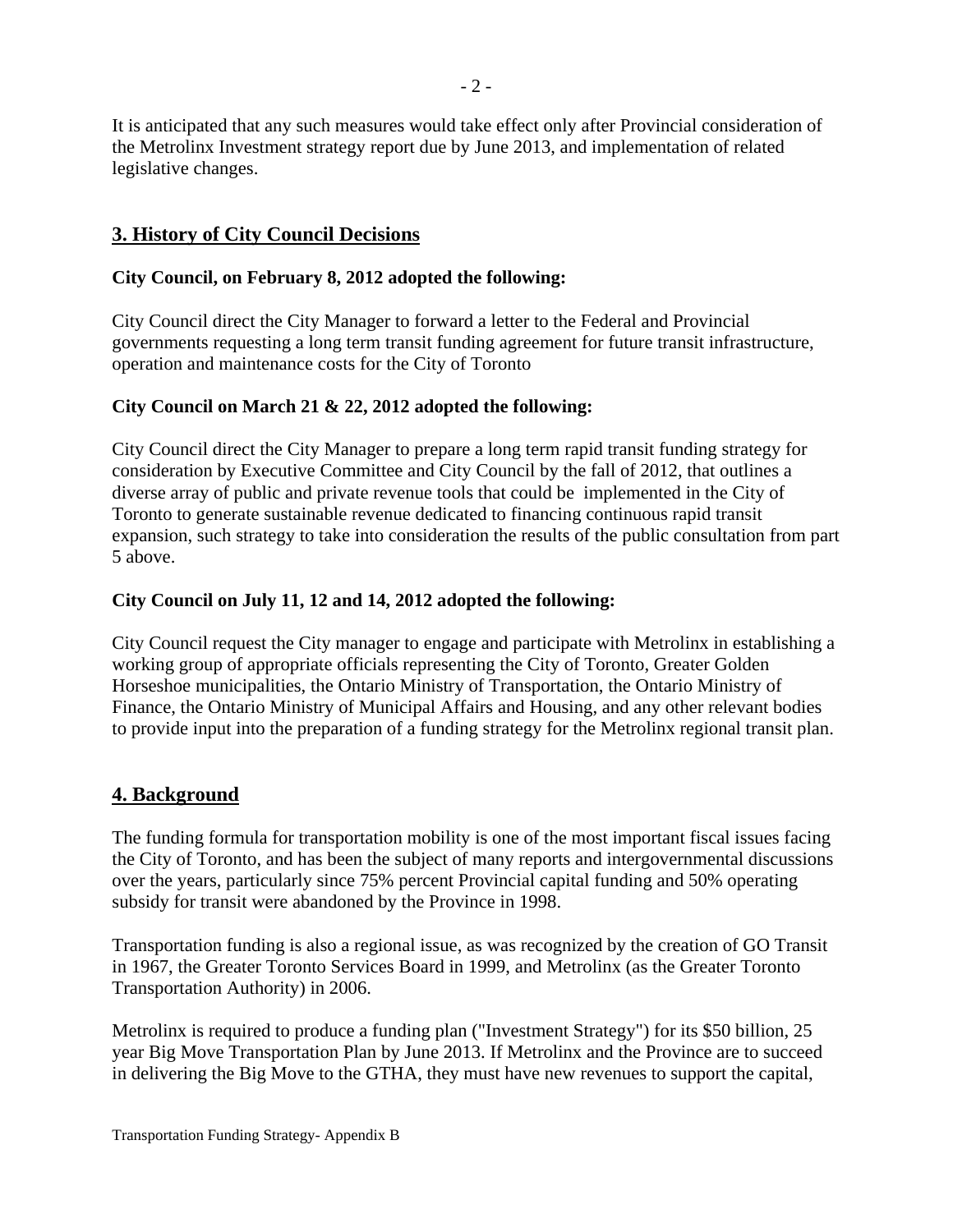operating and maintenance costs of expansion. Any new revenues are likely to be generated predominantly from GTHA taxpayers, imposed across the entire region.

GTHA municipalities including Toronto have an enormous amount at stake. The key projects have been identified in the Big Move, but the source of up to \$50 billion in capital funding, plus operating and maintenance funding, has not been identified. As hosts and beneficiaries of the projects, GTHA municipalities will play a role in explaining to the public the necessity of these investments, and the best approach to funding them, taking into account issues such as revenue sufficiency, cost of implementation, and fairness.

Toronto and its citizens have unique experience and insights about these issues to share with our municipal counterparts and Metrolinx, due to the City of Toronto Act Part X taxation authorities that have been considered and tested in Toronto.

# **5. Comments**

Traffic congestion is increasingly affecting the quality of life and the cost of doing business in the Toronto region.

- Current traffic congestion is already a major burden on the local economy, estimated at \$6 billion per year (source: Metrolinx, based 2006 data) and growing to \$15 billion by 2031 without expansion investment
- Investment in transportation infrastructure in the GTH& A has lagged major North American and world cities, and Toronto has ranked poorly in total transit expenditure per capita (OECD – Toronto Territorial review 2009, Toronto Board of Trade, Scorecard on Prosperity 2011)
- At an average of 80 minutes in 2006, Toronto ranks poorly in average commute times in North America (despite relatively large population in high rise buildings) (Toronto Board of Trade, Scorecard on Prosperity 2011)

The Toronto region is also growing, faster than many competing city regions, and is expected to continue to grow, by 2.8 million residents, over the next 25 years. If this growth is to be sustained, governments must invest in improving traffic mobility.

In order to address this problem, in 2006 the Province of Ontario created the Greater Toronto Transportation Authority, later renamed Metrolinx. In 2008 Metrolinx approved the \$50 billion Big Move Transportation Plan primarily for the GTA & H. It was developed with input from GTA&H municipalities and adopted by the Metrolinx Board comprised at the time of mostly municipal political nominees.

The Big Move consists of transit, GO Transit, walking, cycling, roads and highway projects over the next 25 years needed to offset congestion by increasing mobility and facilitating intensification. The projects outlined in the Big Move Transportation Plan that impact the City of Toronto directly are identified below. The projects are an indication of the commitment to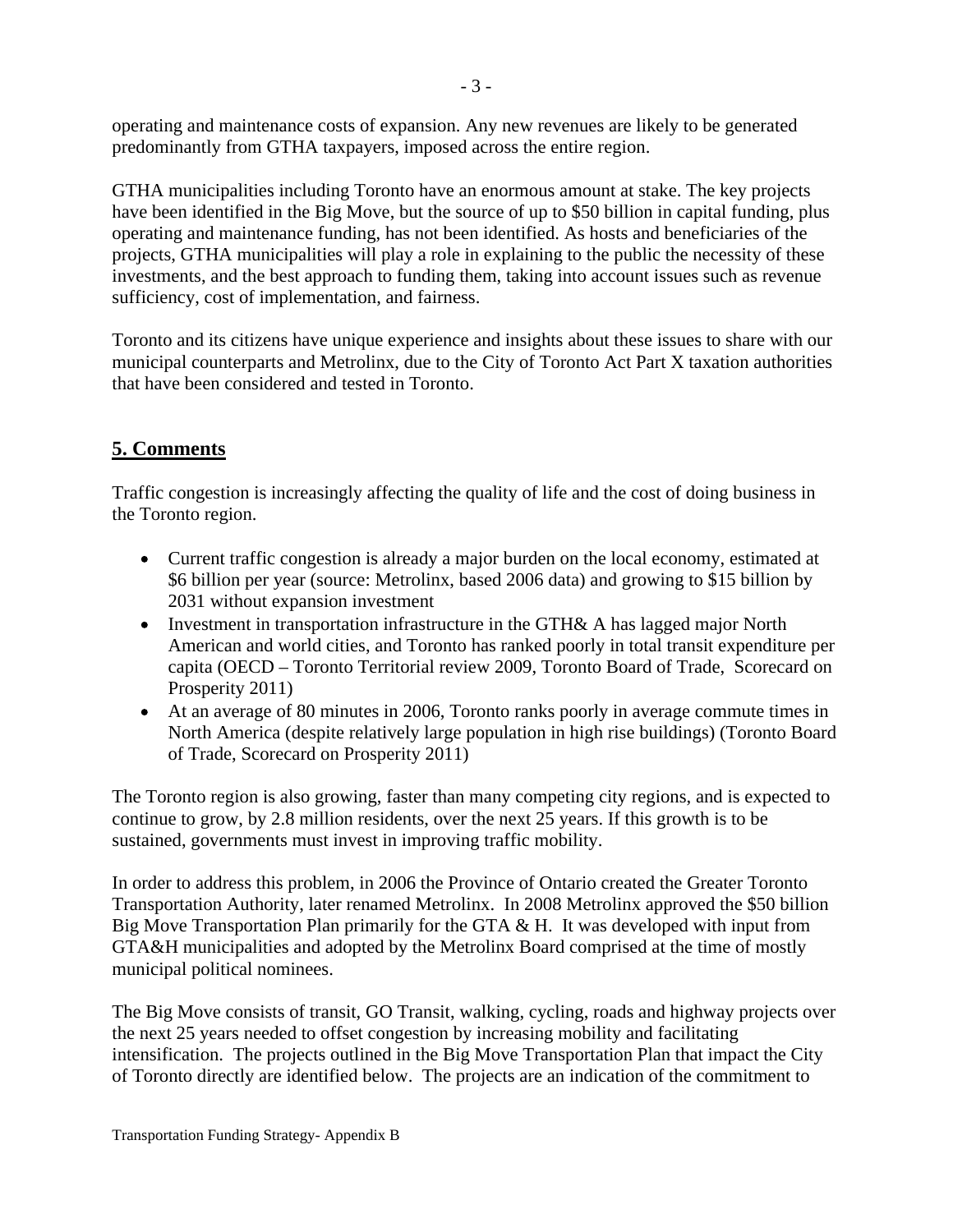invest, but the specific projects, their scope and timing may all be influenced by further input from the municipalities and through public consultations.

|                 |           | <b>Project</b> (Metrolinx Project No.)                                 |
|-----------------|-----------|------------------------------------------------------------------------|
|                 |           | Funded & Underway - \$12.3 billion                                     |
| 15-Year 30      |           | Finch West LRT: Phase 1 Keele to Humber College                        |
| Plan            | 31        | Eglinton Crosstown LRT: Phase 1 Jane/Black Creek to Kennedy<br>Sta.    |
|                 | 36        | Sheppard East LRT: Phase 1 Don Mills to Morningside/Conlins<br>Yard    |
|                 | 37        | Scarborough RT: Replacement Kennedy to Sheppard                        |
|                 | $1-15*$   | GO Transit Rail Improvements:                                          |
|                 | $2*$      | Air Rail Link Union Station to Pearson Airport                         |
|                 | $16*$     | Toronto-York Spadina Subway Ext'n: Downsview Sta. to<br>Vaughan Centre |
| <b>Unfunded</b> |           |                                                                        |
| 15-Year   $17*$ |           | Yonge Subway Ext'n: Finch Station to Richmond Hill/Langstaff           |
| Plan            |           | Gateway                                                                |
|                 | $31*$     | Eglinton Crosstown LRT: Phase 2 Jane/Black Creek to Pearson            |
|                 |           | Airport                                                                |
|                 | 30        | Finch West LRT: Phase 2 Keele to Don Mills, south to Sheppard          |
|                 | $30*$     | Finch West LRT: Beyond Phase 2 Humber College to Pearson               |
|                 | 36        | Sheppard East LRT: Phase 2 Morningside/Conlins Yard to<br>Meadowvale   |
|                 | 37        | Scarborough RT: Extension Scarborough Centre to Malvern                |
|                 | $32*$     | Hwy 427 South BRT/LRT: Pearson Airport to Kipling Station              |
|                 | $27*$     | Waterfront West BRT/LRT: Port Credit to Union                          |
|                 | $33*$     | Jane BRT/LRT: Vaughan Centre to Bloor-Danforth Subway                  |
|                 | $34*$     | Don Mills BRT/LRT: Hwy 7 to Bloor-Danforth Subway                      |
|                 | $21*$     | Dundas Street West BRT/LRT : Bronte Street to Kipling Sta.             |
|                 | $1 - 15*$ | GO Transit Rail Improvements                                           |
|                 | $38*$     | Highway 2 BRT/LRT : Scarborough Centre to Oshawa                       |
|                 |           | 25-Year $\vert$ 46,47* GO Transit Express rail Improvements            |
| Plan            | 48        | Downtown Core Subway Capacity Relief : East & West                     |
|                 | 58        | Scarborough-Malvern BRT/LRT: Kennedy Station to Malvern                |
|                 | 55        | Steeles BRT/LRT: Jane/York University to Milliken GO                   |
|                 | $57*$     | McCowan BRT/LRT: Scarborough Centre to Markham Centre                  |

# **Metrolinx Big Move Transportation Plan Projects in Toronto**

\*Indicates project spans municipal boundaries.

These projects, subject to any refinements and sequencing changes, reflect the major strategic transportation investments previously identified by the City. Other priorities may evolve, such as the recent identification of the East Bayfront (Waterfront East) corridor by Council in July 2012.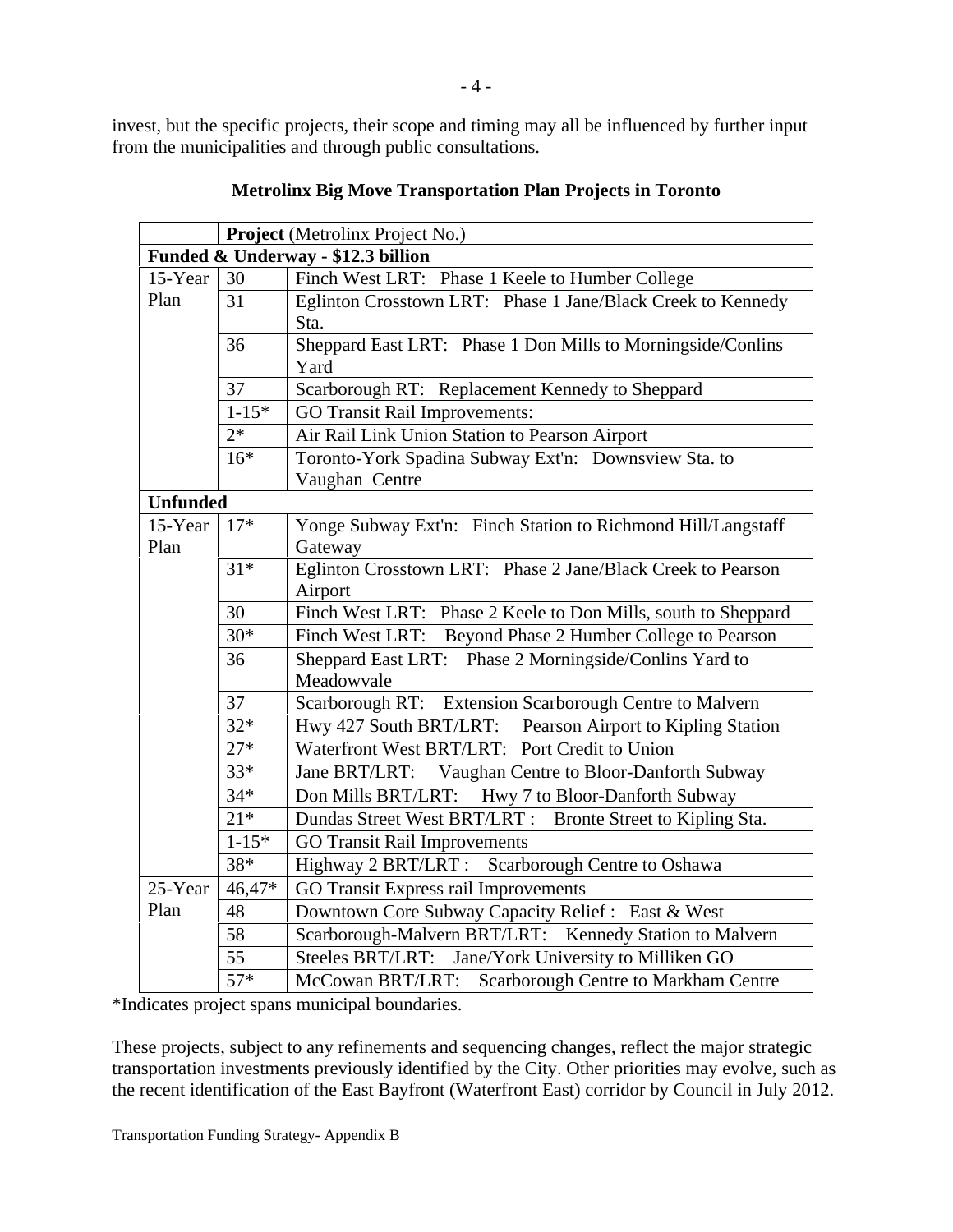In addition, the City, like other municipalities, will be required to make many other local transportation improvement investments over the same period. The identification of transportation priorities for the City will be developed through the process outlined in Appendix A of the City Manager's Report on the Long Term Transportation Plan and Investment Strategy.

#### **Why are new revenues appropriate?**

There have been big transportation investment plans in the past in the Toronto area, although none as comprehensive as the Big Move. Most were cancelled, deferred or only partially implemented, due to subsequent funding constraints. As Ontario continues to work to eliminate its fiscal deficit by 2018, the Big Move projects could face a similar fate unless new dedicated taxes and fees are implemented to pay for them. Experience in Toronto and elsewhere shows that the public is willing to accept tax increases when they are associated with a specific outcome – such as a particular project or series of projects.

Part of the reason for public support of transportation investments is that they have benefits across the entire local, regional and national economies. The benefits are widespread and include employment opportunities, improved transit accessibility and convenience, reduced travel times, more efficient movement of goods, and increased property values. The link between the beneficiaries of transportation investment and potential taxes and fees to pay for them is illustrated below.

| Who                    | <b>Benefits</b>                                                            | <b>And Pays</b>                                                                  |
|------------------------|----------------------------------------------------------------------------|----------------------------------------------------------------------------------|
| Employees              | Jobs                                                                       | Sales Tax, Income Tax                                                            |
| Residents              | Time Savings, Convenience                                                  | Sales Tax, Income tax                                                            |
| Businesses             | Truck mobility, Employee<br>availability & satisfaction, Cost<br>reduction | Property tax, Payroll Tax, Parking levy,<br>Tolls,<br><b>Development Charges</b> |
| Government             | GDP growth, revenues                                                       |                                                                                  |
| <b>Property Owners</b> | Convenience, Property Value                                                | Property Tax, Land Transfer Tax                                                  |
| Car owners             | Travel times, Parking<br>availability                                      | Parking Levy, Gas Taxes, Vehicle Tax                                             |
| <b>Transit Riders</b>  | Time savings, Employment<br>access, reduced car ownership                  | Fares                                                                            |
| Highway Users          | Time savings                                                               | Tolls                                                                            |

## **Transit Beneficiaries and Related Taxes & Fees**

In many cases the public has supported dedicated revenues for specific transportation investments, and in some cases clamoured for more. In Ontario, major bridge work in Hamilton

Transportation Funding Strategy- Appendix B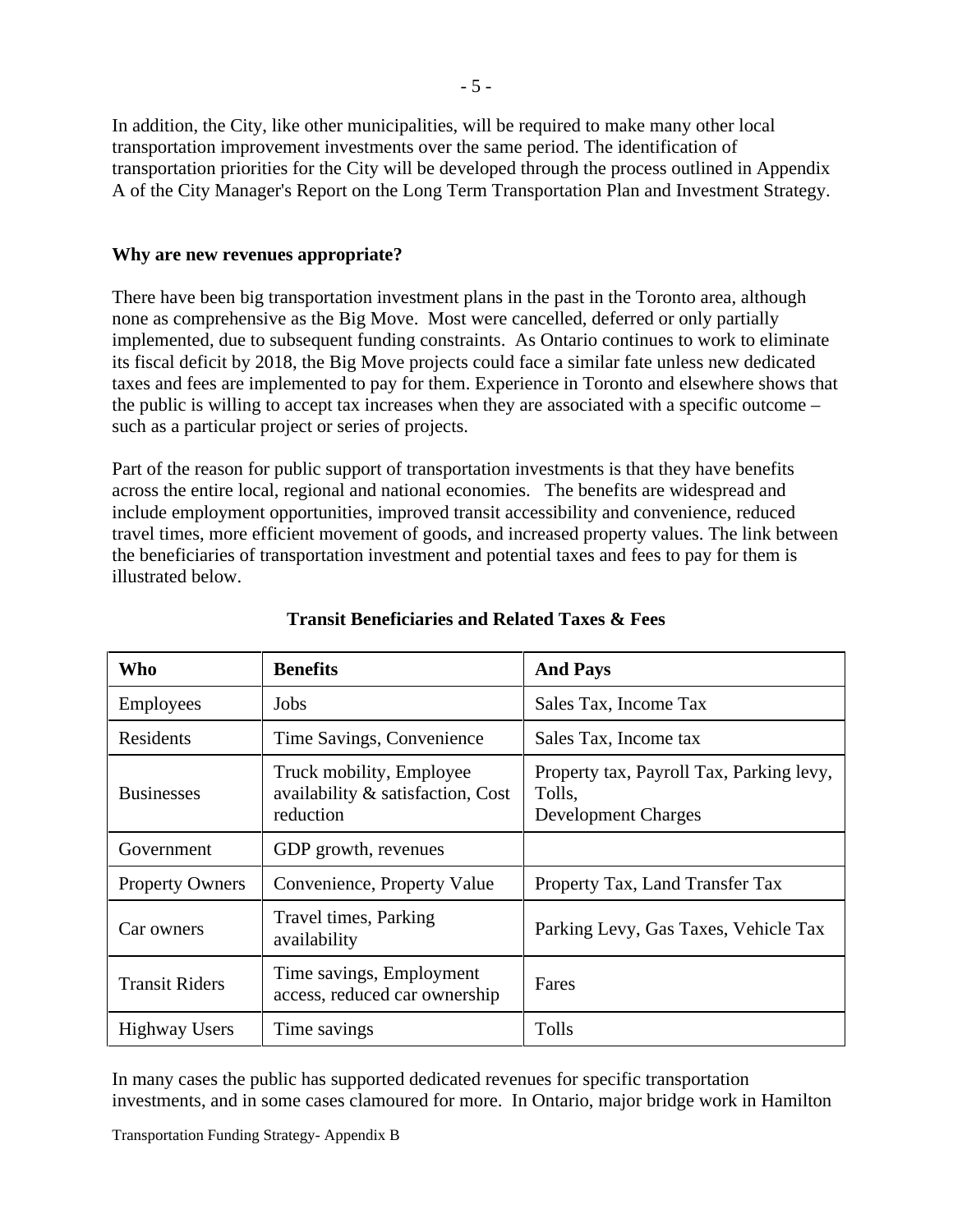and St. Catherines for the QEW was paid for through tolls in the 1960s, and helped improve mobility for people and goods. More recently international bridges and tunnels and the 407 ETR highway have been funded by tolls. In the United States, the Utah Transit Authority was able to overcome anti-tax, anti-LRT attitudes and get support to fund over 200 kms of light and commuter rail in Salt Lake City through special taxes. In Los Angeles, \$40-billion will be spent on 12 major transit and highway projects over the next 30 years, funded from a half-cent regional sales tax with the support of two thirds of voters.

Without adequate public support, major new investments can be jeopardized. For example, recently the State of Georgia failed to get public support for taxes to fund a major new transportation in the Atlanta region, despite the fact that Atlanta shares Toronto's reputation for among the worst average commute times in North America.

None of the potential benefits will result in public support unless the public understands them. Metrolinx has indicated that as the program delivery agent their role is limited to providing information as opposed to advocacy. Consequently, community, business and government leaders must speak out in favour and support communication about the plan if public acceptance is going to occur.

## **What are the criteria for selection appropriate revenue options?**

In order to evaluate new revenue options, various criteria have been proposed and applied through past studies such as for the City of Toronto Act revenue tools review, the City's user fee policy, and other agencies such as Metrolinx. They are categorized into four main areas, each elaborated on below the following table:

|                 | <b>Revenue Tools Screening Criteria</b>                                                                                                                                        |
|-----------------|--------------------------------------------------------------------------------------------------------------------------------------------------------------------------------|
| Policy Fit      | Alignment of market response with objectives of reduced congestion, increased<br>intensification and transit use, minimizing negative collateral market<br>impacts/distortions |
| Revenue         | Potential revenue amount, predictability – revenue capacity, predictability,<br>sustainability                                                                                 |
| <b>Fairness</b> | Equity, fairness, in terms of beneficiary pay, affordability, equitable<br>enforcement                                                                                         |
| Efficiency      | $\vert$ Cost, complexity – implementation, collection & enforcement cost, public<br>understanding & acceptance                                                                 |

1. Policy Fit – alignment of consumer response with policy objectives. Ultimately, the best taxing options result in the desired market response – such as reduced congestion or increased intensification or transit use - and minimal 'collateral' impacts (such as disincentives to business investment). Considerations such as these render consumption taxes, parking taxes and road pricing most appropriate only on a broad regional scale.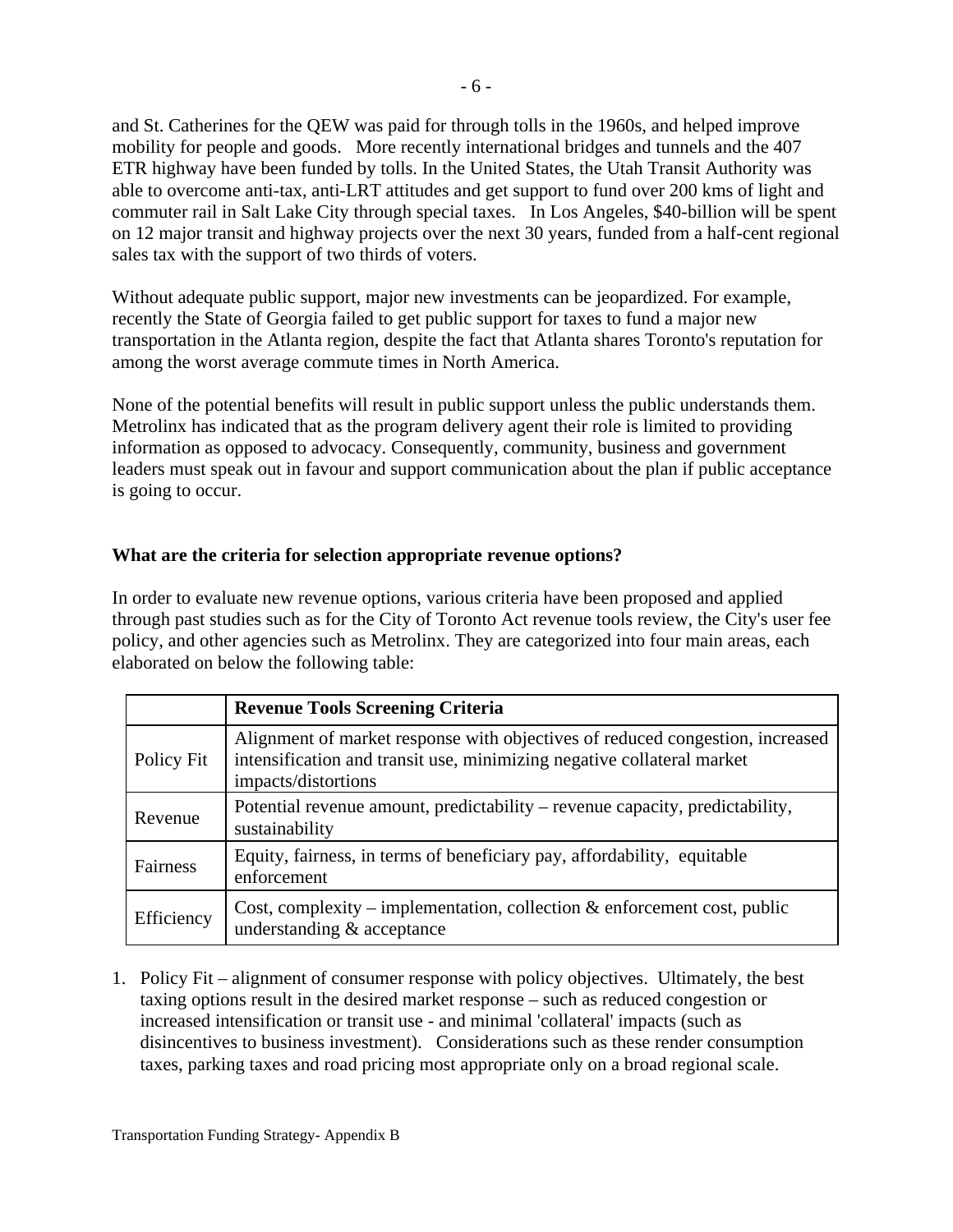- 2. Revenue quality sufficiency, stability, future expectations. For example, is the amount of revenue associated with a tax comparable to the amount needed to fund the projects? Is the revenue stream consistent enough to offset fixed financing or service payments? Is the revenue expected to be stable or grow in the future, or perhaps decline, such as gas tax if electric vehicles and transit were to increase market share?
- 3. Fairness incidence, avoidance opportunities, affordability. In broad terms the incidence of the tax should be linked to the benefit from the expenditures – geographically, and across various segments of the economy. Also, if a tax is fair and reasonable, it doesn't unduly impact vulnerable segments of society - such as small business, or low income citizens. It must be generally enforceable so that those who are intended to pay, do pay.
- 4. Efficiency implementation, collection, enforcement. It is important that the new tax revenue is not significantly used-up paying for the administration of the tax. In the case of Toronto's Toronto Act taxes, overhead costs have been generally less than 3% because the City piggy-backed on existing collection and compliance/enforcement measures.

## **What new taxes and fees should be considered?**

The Province has already committed to funding the first \$13 billion in capital expenditures, resulting in debt that will eventually be repaid mostly from provincial sales and income taxes. Due to the Province's deficit situation and already high debt load, the proposed Investment Strategy will need to focus on funding the next tranche of capital and related operating and maintenance expenditures over the 25 year planning period.

If financed conventionally, the debt service charges alone on \$50 billion would be over \$2 billion per year. The operating and maintenance costs will depend on a number of factors including the performance of new transit lines and the revenue sharing agreements with local operators. Metrolinx has estimated that combined financing, operating and maintenance, and municipal transfer costs will be up to \$4 billion per year for the entire plan at maturity, depending on the amount of work to be financed, the pace of build out, the cost of financing, and operating and maintenance subsidy requirements. Therefore, they indicate that an additional \$2 billion is required annually over and above current allocations of a similar amount to complete the plan.

The City has considered various revenue options in the past: i) as it sought revenues that grow with the economy in concert with FCM; ii) when it considered its new powers of taxation under the City or Toronto act; and iii) more recently in the March 2012 expert panel report on financing the Sheppard subway.

When the screening criteria listed above are applied in terms of the requirements for a GTHA wide plan, the following are considered the most suitable options worthy of further discussion and public consultation. Each is described in terms of these criteria below the table: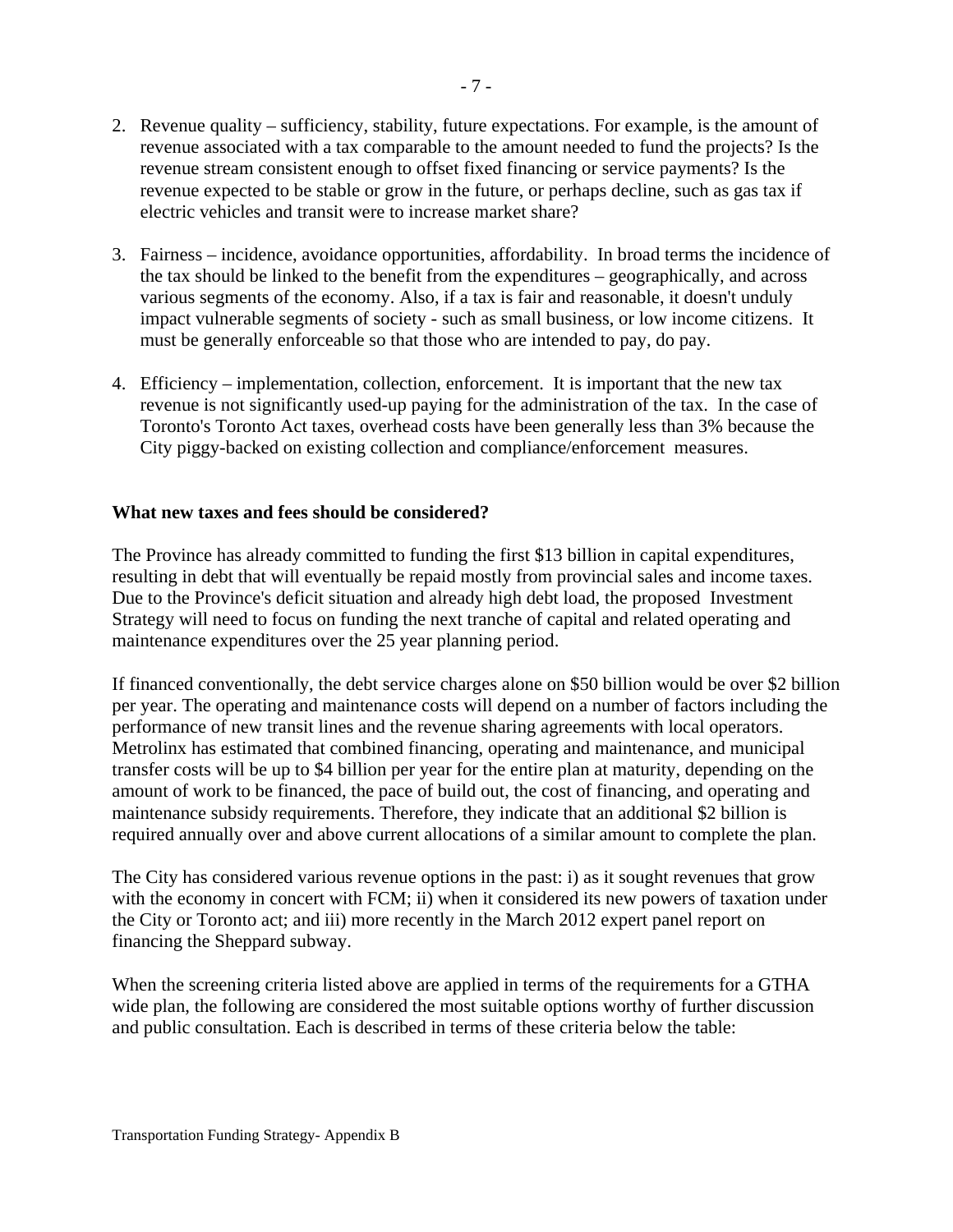|                           |                                      |                                  | <b>Preliminary Relative</b>     |                   |                                                 |                                                                                               |
|---------------------------|--------------------------------------|----------------------------------|---------------------------------|-------------------|-------------------------------------------------|-----------------------------------------------------------------------------------------------|
|                           |                                      |                                  |                                 |                   | Ranking [1 is best]                             |                                                                                               |
|                           | Nominal GTHA<br>Rate                 | Annual<br>Revenue<br>(\$Million) | Who Pays                        | 置。                | ဖ                                               | Known examples of<br>City's with these<br>taxes dedicated to<br>transportation<br>investments |
| Personal<br>Income Tax    | 1%                                   | \$1,400                          | Everyone                        |                   | $\overline{1}$                                  |                                                                                               |
| Sales Tax                 | 1%                                   | \$1,300                          | Everyone                        |                   | $\overline{1}$ 1                                | Chic, Georgia, LA,<br>NYC, San Francisco                                                      |
| <b>Property Tax</b>       | $1\%$                                | $\sqrt{$90}$                     | Property<br>owners              |                   |                                                 | Montreal,<br>Vancouver, Portland                                                              |
| Payroll Tax               | 1%                                   | \$500                            | Business                        |                   | $3 \mid 2 \mid 2 \mid 2$                        | NYC, Paris, Portland                                                                          |
| <b>Hwy Tolls</b>          | Km                                   | 10cents/ \$1,500                 | <b>Drivers</b>                  |                   | $\boxed{1}$ $\boxed{1}$ $\boxed{1}$ $\boxed{3}$ | Vancouver, Georgia,<br>London UK, NYC,<br>PANYNJ, San<br>Francisco                            |
| Fuel Tax                  | 10 cents \$500                       |                                  | <b>Drivers</b>                  |                   |                                                 | Montreal,<br>Vancouver, NYC,<br>Washington DC,<br>Georgia, Portland                           |
| Vehicle Tax               | $\sqrt{$100}$                        | \$300                            | Vehicle<br>owners               | $1 \mid 2 \mid 1$ |                                                 | Montreal, NYC                                                                                 |
| <b>Parking Levy</b>       | \$365/<br>space                      | \$1,080                          | <b>Drivers</b>                  |                   |                                                 | Vancouver,<br>PANYNJ                                                                          |
| Land Transfer   1%<br>Tax |                                      | $\sqrt{$600}$                    | Real Estate<br><b>Buyers</b>    |                   |                                                 |                                                                                               |
| Development<br>Charges    | $\frac{1}{1}$ \$5,000/ \$200<br>unit |                                  | Land/<br>Property<br>Developers |                   |                                                 |                                                                                               |

# **Key Regional GTHA Revenue Generation Options**

#### Taxes that reflect the universality of mobility improvement

Personal Income Tax – Estimated based on Ontario Budget for Personal Income Tax and GTHA share of Ontario GDP. Increased income tax does not advance congestion, intensification or transit use policy goals, and increases have fallen out of favour with government policymakers. But income tax does have significant revenue potential that grows with the economy. This tax has broad incidence, and so doesn't target any particular group. It is not strongly related to the distribution of broadly based mobility benefits, and it is means tested so would not unduly impact low income individuals. Implementation of a tax surcharge or premium based on place of residence would be relatively inexpensive. Corporate income tax is not listed as it is a disincentive to investment, has less and more variable revenue potential, and may be more difficult to tax based on location.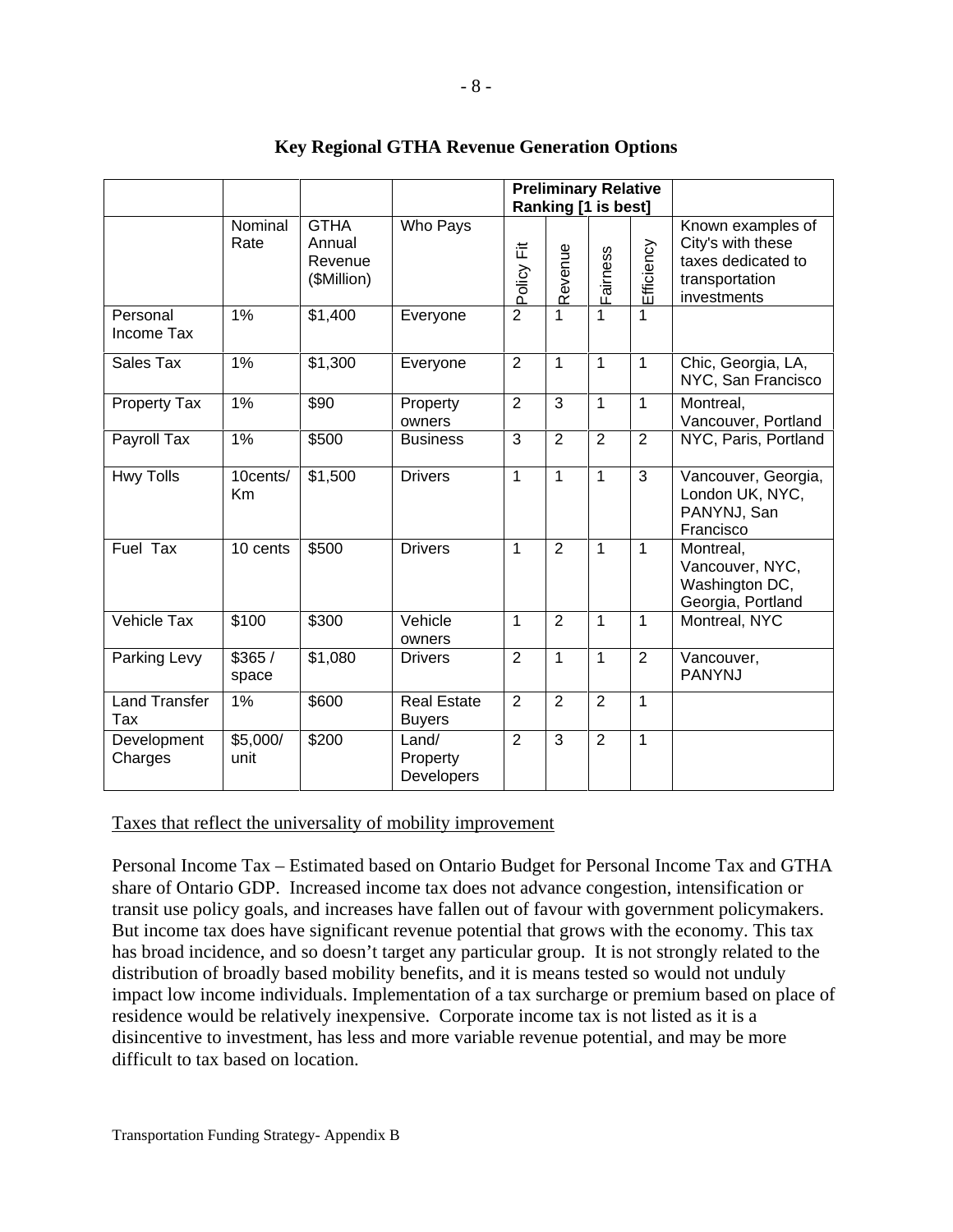Sales Tax –Estimate based Ontario Budget for Sales Tax and GTHA share of Ontario GDP. Increased sales tax does not advance congestion, intensification or transit use policy goals except to the extent that it applies to gasoline sales. It can cause consumers to shift some purchases outside the taxation zone, especially for larger consumer purchases. But the tax has significant revenue potential that grows with the economy (and may be slightly less variable than personal income tax). This tax has broad incidence, so does not unduly impact any particular consumer segment. Sales tax credits or rebates can be used to mitigate the impact on low income individuals. Implementation of a tax surcharge or premium based on place of transaction would be relatively inexpensive.

Payroll Tax – Estimate based on statutory employee deduction data from StatsCan and GTHA share of National GDP. Payroll taxes don't discourage congestion, or encourage intensification or transit use, and they are sometimes associated with negative implications for job creation. But, payroll tax has significant revenue potential that grows with the economy. The tax has broad incidence, and some correlation to the benefit to employers from increased mobility. If it is tied to pay rates it resembles income tax and would not disproportionately impact low wage employment. This would be a brand new tax, and would require some system development likely based on income tax.

#### Taxes and fees applicable to road users

Highway Tolls – Estimate based on MTO highway traffic data and 10 cent/km distance charge. Highway tolls have the best policy fit of all the options, because they reduce highway congestion, and tend to increase both intensification and transit use. Highway tolls have significant revenue potential that grows with the economy. This tax has broad incidence, but is strongly related to the distribution of mobility benefits – particularly for goods movement. As long as transit and live work alternatives exist, tolls are generally paid by those who can most afford it. Implementation and administration can be relatively expensive, but technology improvements tend to reduce costs. Road pricing by distance and congestion or cordon charges are not included in the list because they are relatively more expensive to implement or have higher collateral impacts than either highway tolls or fuel taxes.

Fuel Tax – Estimate based on Ontario Budget for Fuel Tax and GTHA share of Ontario GDP. Vehicle fuel taxes also support policy objectives, although to a lesser degree than tolls. They may have a marginal impact on reduced travel, and increased intensification and transit use. Their biggest impact may be on vehicle efficiency and reducing CO2. Fuel tax has significant revenue potential that grows with the economy, but over the long term is vulnerable to a shift to alternative fuels. This tax has broad incidence, and is strongly related to the distribution of mobility benefits. As long as transit and live work alternatives exist, taxes will generally fall on those who can most afford it, and avoidance is limited to those who live near the boundary or travel outside the tax zone. Implementation and administration is easily and inexpensively accomplished.

Vehicle Tax – Estimate Based on MTO personal motor vehicle registrations. Vehicle tax may be similar to fuel tax from a policy standpoint, although at modest levels it has little impact on the vehicle ownership decision. Vehicle tax revenue potential is much lower, but very stable and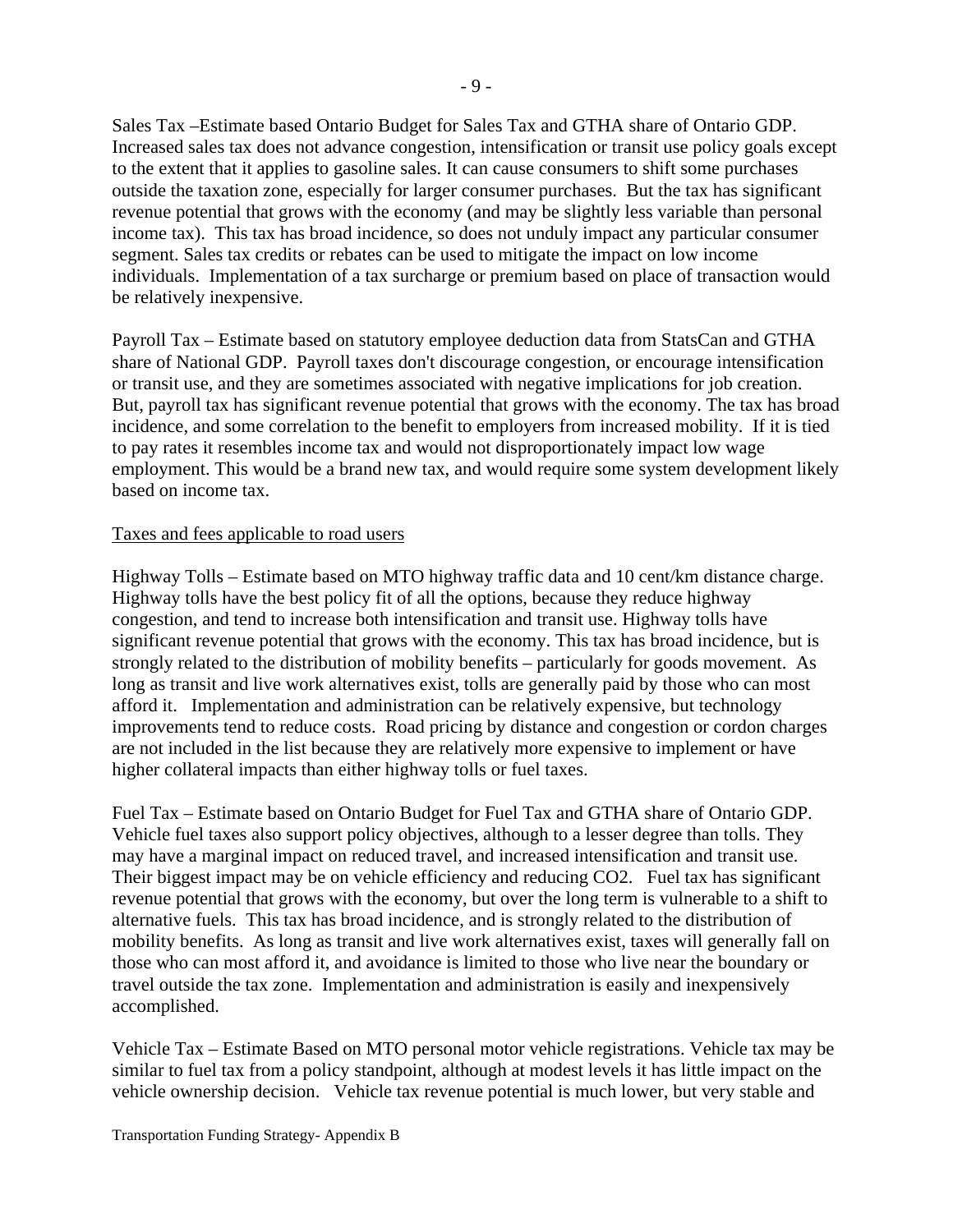grows with the assessment base and related automobile ownership. This tax has broad incidence, and is strongly related to the distribution of mobility benefits. Avoidance, based on the City's limited experience, was not a major factor. Implementation and administration is inexpensively accomplished through the Province's vehicle registration system.

#### Revenues specific to land owners

Property Tax – Estimate based on 2010 Municipal Financial Information Returns for the GTA & H. A new property tax would have little policy related impact on congestion or transit use, although it could marginally induce more development outside the tax zone. Property tax revenues are very stable, and increase with assessment growth, but the room to impose new property taxes is highly constrained, particularly since this tax is not related to disposable income, and is heavily relied upon by municipalities and the public education system. The tax has broad incidence, and at a modest rate might reflect the benefit to property owners from transportation investments that improve property values. It is relatively inexpensive to implement and enforce.

Parking Levy – Estimate based on Toronto Parking Authority parking space inventory and extrapolated for GTHA. Parking levies on commercial parking spaces are similar to commercial property taxes. From a policy standpoint, they are most effective when they result in new or increased fees for parking users, favouring reductions in automobile use and transit reliance, but the incidence of parking fees would most likely be concentrated downtown. Another effect could be a reduction in the provision of parking spaces, which may not be the desired outcome. Tax revenues would be very stable. The tax has uneven incidence, disproportionately impacting certain types of businesses such as mall owners, although at a modest rate might reflect the benefit to property owners from transportation investments. A new parking levy would require establishment and maintenance of an inventory of spaces, but could be relatively inexpensive to administer and enforce once up and running, based on the property tax system.

Land Transfer Tax – Estimate based on Ontario Budget for Land Transfer Tax and GTHA share of Ontario GDP. Land Transfer Tax doesn't directly support policy goals regarding congestion, intensification, or transit use, and at the margin may reduce the propensity to move to a location closer to work. Revenues from land transfer taxes can be substantial, subject to market fluctuations. The tax has been criticized the tax in Toronto due to its perceived impact on the marketplace, particularly near tax boundaries. The City's experience is that the impacts on the market as a whole have been negligible. In Toronto, since a tax rate of up to 4% of the purchase price is already in effect, an additional Metrolinx tax would be ill-advised. The collection system is easily modified to impose a GTHA rate, and has generally has an excellent compliance and enforcement record.

Development Charges ("D.C.s") – Estimate based on the provincial GTHA population forecast, average dwelling occupancy, and 20% of Big Move capital expenditures being recoverable from growth (commercial and industrial charges were excluded for simplicity). Development charges have no direct impact on congestion and transit use, and as currently implemented have little impact on intensification. In some areas D.C.s are already a significant portion of the cost of development, and so ability to increase revenues from this source is constrained by the market.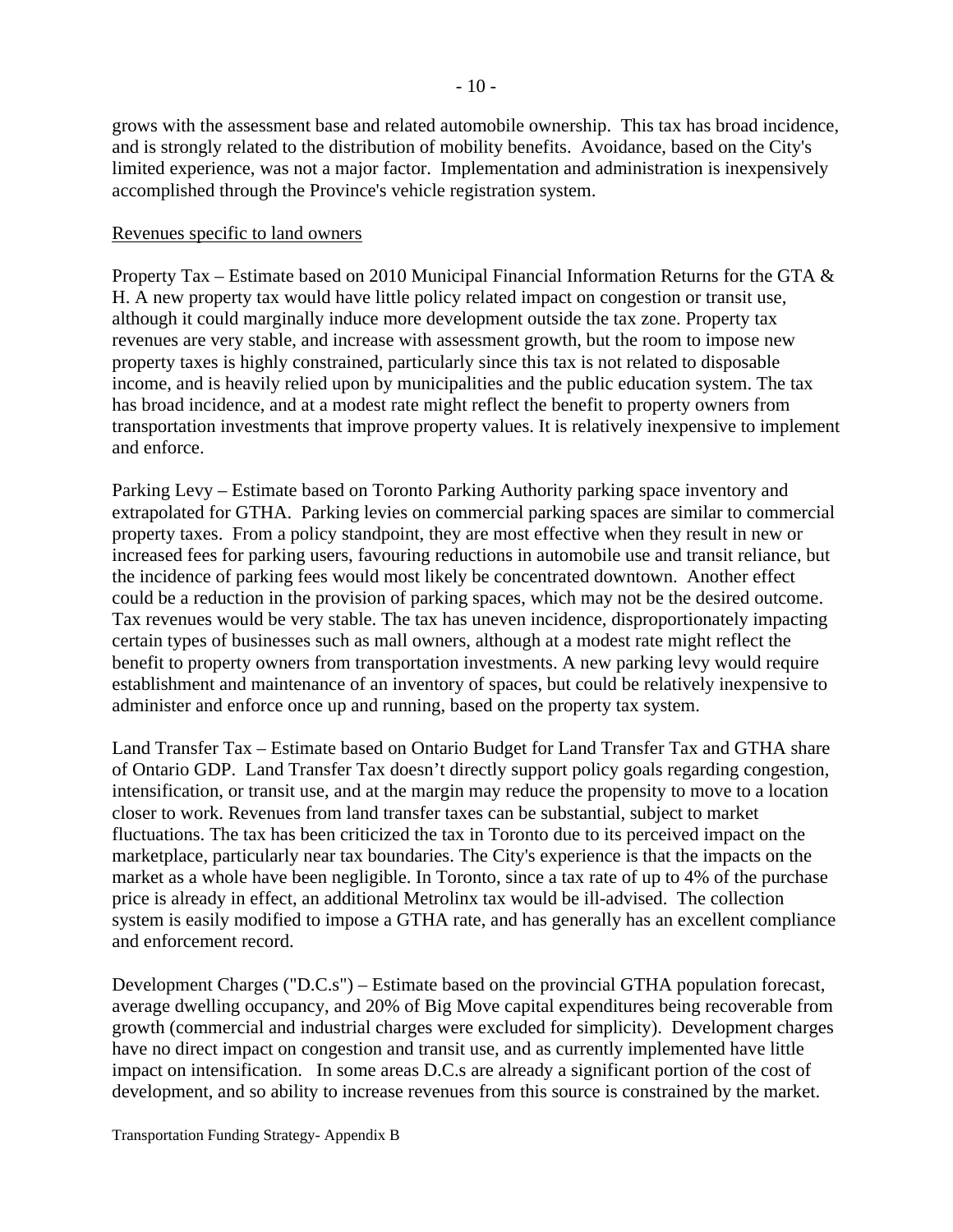D.C. revenues are only available to offset growth related capital costs, and by statute are related to the benefit to the development. The collection system is effective and relatively easily modified to impose a charge related to GTA &H transportation investments.

#### Revenue Assessment Summary

All of these revenue options have the potential to be part of a Metrolinx funding plan. No single option is likely to be sufficient to fund the entire program. No single option is perfect – even sales taxes, for example, can impact consumer and therefore business investment decisions, particularly near the taxation boundary. But it appears that a modest application of at least a few of these options would be sufficient to generate the funds required by Metrolinx, and any negative impacts would be more than offset by the benefits from additional transportation investment.

It is also important to note that Public Private Partnerships (P3s) have not been included on the list, despite the fact that the Province and Metrolinx generally seek to apply their Alternative Financing and Procurement (AFP) process, essentially a P3 approach, where ever possible.

The reason is that P3s are a "project delivery mechanism" intended to reduce cost and improve delivery timelines, not a source of funding. Even in cases where the private partner provides financing, the repayment stream inevitably comes from government controlled revenues, i.e. not private sector funding. The recent study of the Sheppard Subway East illustrated this distinction.

## **Why should a municipal tax base contribution be considered?**

Three of the top ten revenue options are currently used by all municipalities in the GTHA– property tax, parking levy (tax on commercial parking spaces), and development charges.

In the past, municipalities have contributed to roads and transit capital expansion from their tax revenues in cases where the assets were to be owned by the municipality. Typically municipalities paid for 50% of eligible road work and 25% of transit capital. These contribution rates reflected municipal fiscal capacity and interests in local investment priorities. Where infrastructure was of regional importance, such as 400 series highways and GO Transit expansion, 100% was paid by the Province.

In recent years cost sharing protocols have been changing to adapt to changing fiscal situations at municipal, provincial and federal levels. Direct provincial support for major capital roads was eliminated in the 1990s. Municipal contributions were made obligatory for GO Transit operations for a brief period, and subsequently changed to only support capital expansion. Provincial conditional subsidies for local transit were reduced, then eliminated, then partially restored through gas tax sharing and other programs.

 Over time, traffic congestion has grown into a regional issue, requiring regional solutions. But local property owners continue to have a stake. They benefit primarily from local mobility and service improvements. Municipalities benefit from increased intensification and assessment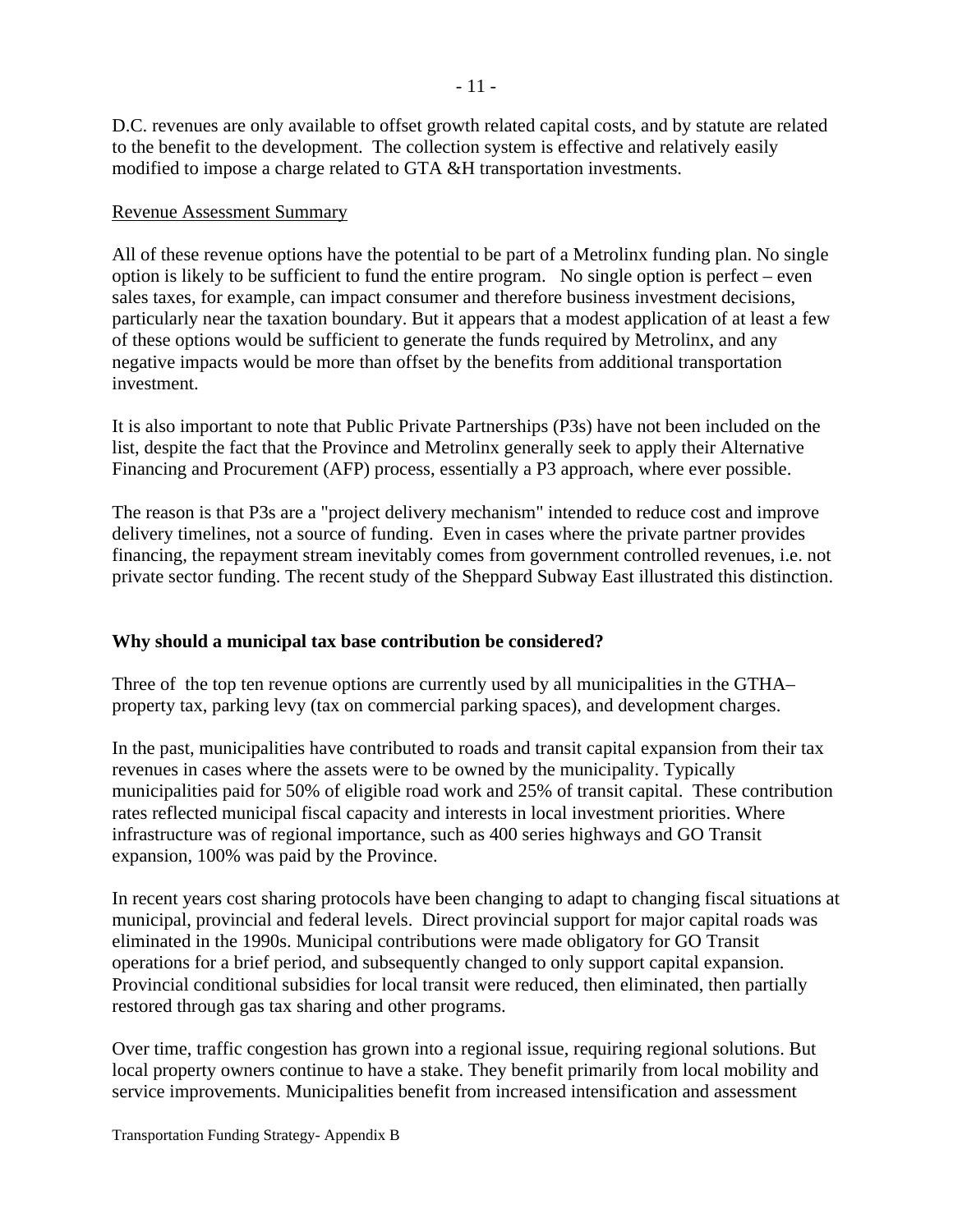growth when mobility is enhanced. Therefore recovering some portion of the costs of the Big Move from the municipal assessment base could be justifiable. The question is, how much can fairly be recovered from property taxpayers and developers, when in many cases current tax rates and development charge fees are already very high by international standards.

If Metrolinx is empowered to raise revenues from traditional municipal sources, it is expected that they would impose rates and require municipalities to collect on their behalf, similar to the way education taxes are currently administered. Any such taxation powers should be very limited, and linked to local municipal benefits, so as not to over burden the tax base and/or crowd out municipal taxation requirements. This has been the approach historically - GO Transit and highways were funded by the Province, and municipal property taxes paid only for a portion of local transit and roads.

It is possible that some of the funds raised by Metrolinx would be re-allocated to the municipalities to be used to invest in local transportation priorities, maintain existing transportation infrastructure, or to offset any ancillary costs related to Big Move projects. In Los Angeles for example, 15% or revenues are remitted back to local municipalities. This might justify some incursion into municipal tax fields.

Another possible outcome is that as an alternative Metrolinx could be provided the power to levy municipalities, leaving the choice of how to pay the levy up to the individual municipality. This is similar to the GTA Equalization program (currently about to end), and the way that municipal contributions to GO Transit capital expansion are handled.

Neither of these programs has been a success in the long run. One reason is that when municipalities are required to pay for a program, their taxpayers deserve some control over how the funds are spent ("pay for say"). Currently Metrolinx does not have municipal representation on its board, having removed them after the Big Move plan was adopted, in preparation for the project implementation phase.

|          | <b>Provincial Property Tax</b>                               | $\mathsf{or}$ | <b>Provincial Municipal Levy</b>                                     |
|----------|--------------------------------------------------------------|---------------|----------------------------------------------------------------------|
| Province | Adds new tax (like Education) to                             |               | Levies municipalities akin to GO Transit,<br>Pooling                 |
|          | Sets amount/rate as required                                 |               | Sets levy amount by jurisdiction                                     |
|          | Encroachment on municipal tax<br>base                        |               | Provides new tax options/flexibility to<br>municipalities (LTT, PVT) |
|          |                                                              |               | Collects new taxes (LTT, PVT) as requested<br>by municipalities      |
|          | Municipalities   Collect and remit on behalf of<br>Metrolinx |               | Choose/impose new tax/fee (LTT, PVT,<br>Property tax, other)         |
|          | No municipal "debt"                                          |               | Incur debt-like obligations to Metrolinx                             |
|          | No municipal say                                             |               | Require say in spending decisions                                    |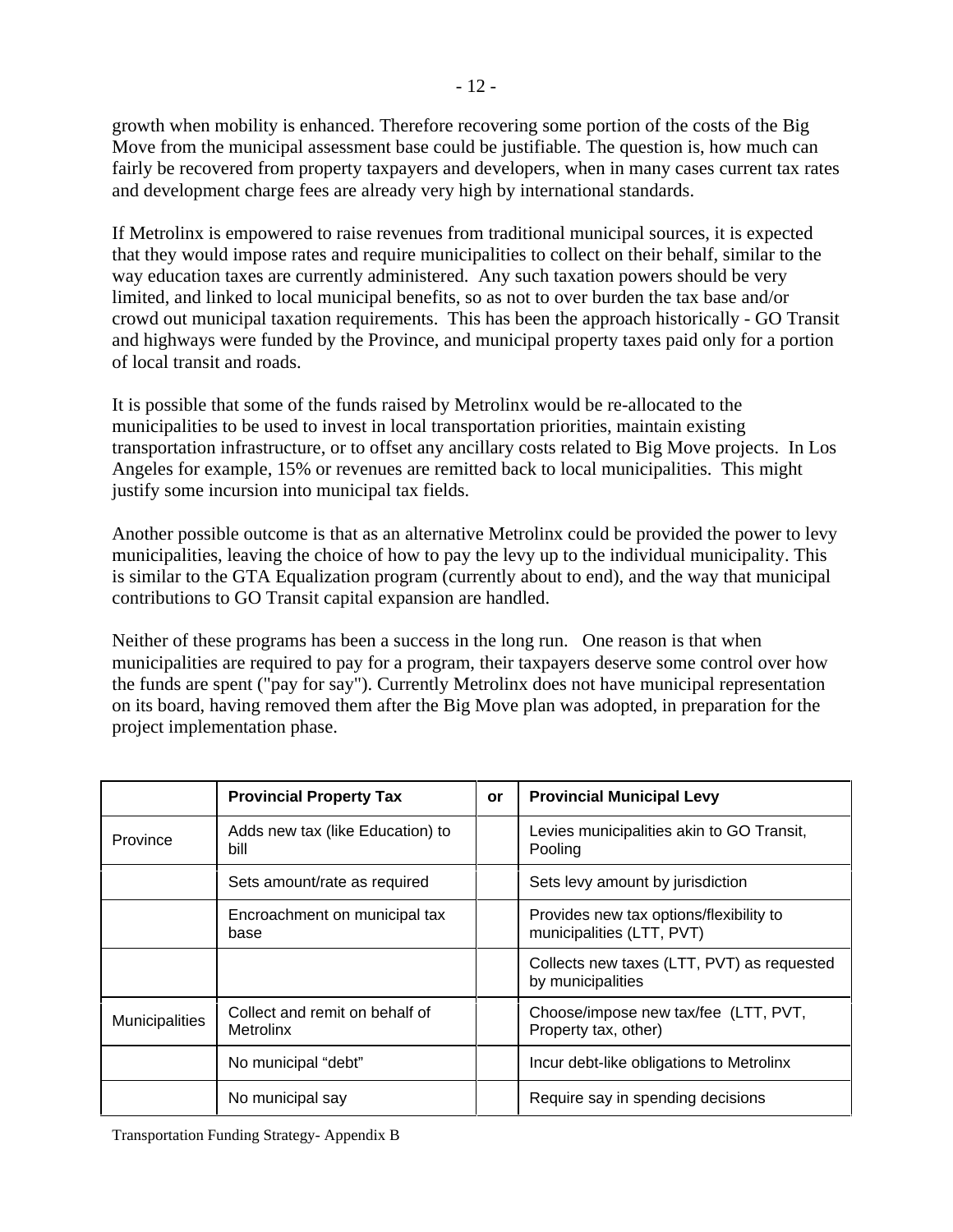## **What were the results of staff consultation with our municipal counterparts?**

In keeping with Council direction, the City manager and the DCM & CFO discussed transit funding issues with municipal counterparts over the summer. The feedback was often consistent with what had been learned from the City's direct experience.

For example, new taxes need to be implemented evenly over the entire GTHA urban envelope in order to minimize market distortions in boundary areas. As might be expected, this concern remains most acute where there are nearby or adjacent urban jurisdictions just outside the GTHA.

Also, it is universally appreciated that the funds must be linked or dedicated to clearly defined project expenditures.

Taxes with broad rather than narrow incidence – such as sales tax or gas tax – were least objectionable, although most GTHA municipal officials have expressed concern over any further pressure on property tax rates to fund the Metrolinx Big Move. Residential property tax rates are higher outside Toronto, and increasing at a faster rate as infrastructure investments climb (nonres rates are lower outside Toronto).

The preferred approach is that Metrolinx levies all its new revenue measures directly. In this way, municipalities are not responsible to raise the funds although they could play a role in collecting them on behalf of the province – similar to Education property taxes. Similarly, municipalities would likely have little formal say in how the funds are spent.

Total capital spending for Big Move projects is expected to be fairly evenly distributed among GTHA regions and cities. However, timing differences, varying operating and maintenance impacts, and especially differences in the perceived benefits from the program, could cause significant political backlash, unless people are convinced of the benefit to the entire region from these investments.

Finally, the old GO Transit expansion municipal funding model, based on obsolete and impractical cost sharing mechanisms, should be terminated. The City currently contributes \$20 million per year to GO Transit as a requirement to receive Provincial gas tax funding. Other municipalities pay only a patchwork of development charge collections. Municipalities should be relieved of these obligations in order to provide room for new fair and equitable regional taxes to be implemented.

#### **What else is required to make this successful?**

Public Support: Metrolinx cannot continue to implement its Big Move plan without funding. Since most of the funding will have to come from new taxes on GTHA taxpayers, those taxpayers need to be convinced that the investments are worthwhile. A concerted effort from business, community and government leaders is required to put the arguments on the table.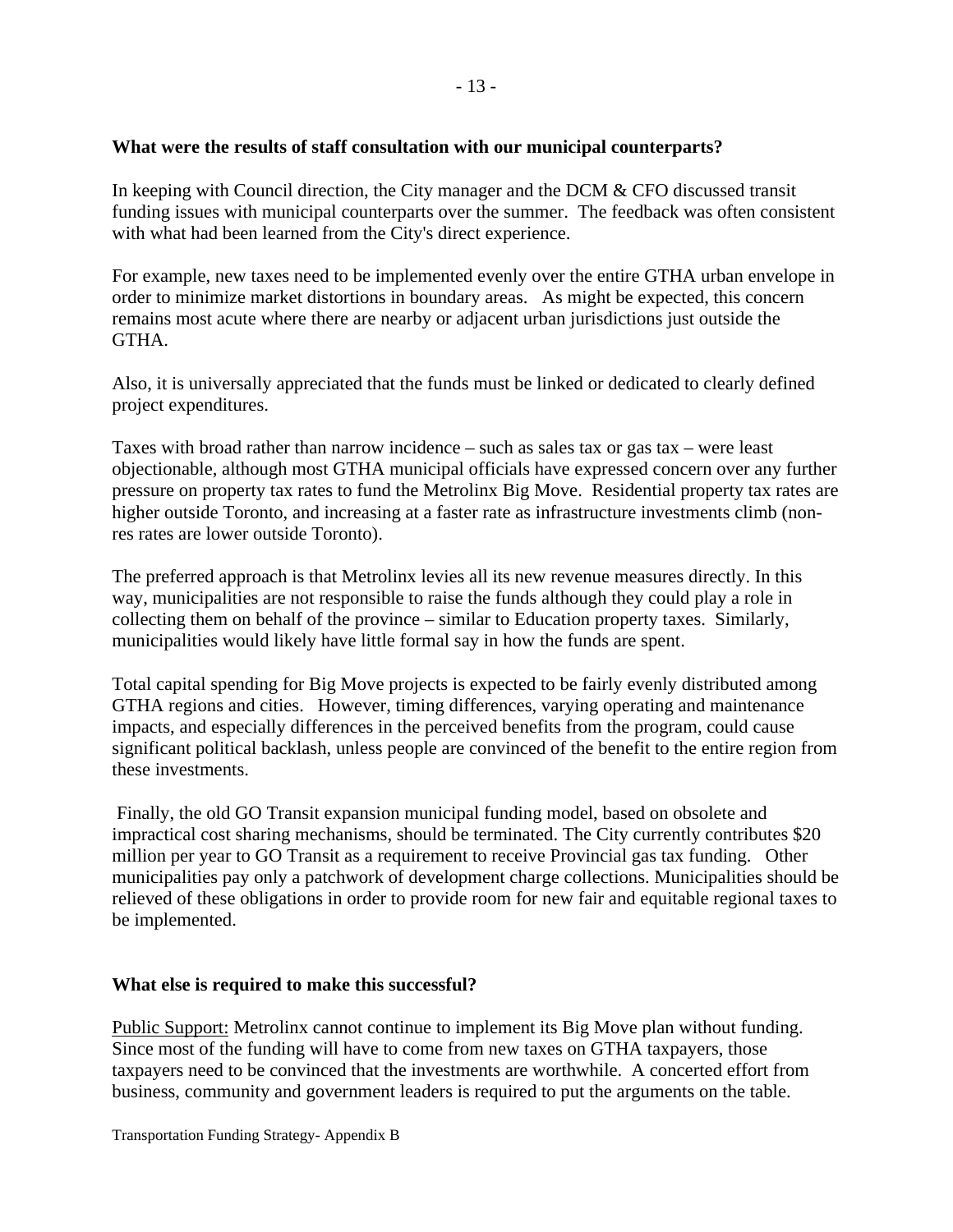Without public support the Province will be unlikely to implement the new taxes that are required to fund the plan.

A key aspect of public support is the knowledge that the new revenues will be well managed, dedicated to a specific outcome, i.e. not used for other purposes, and that the work will be completed as promised (and not watered down to some less than adequate and cheaper alternative). As a first step, it is vital that Metrolinx achieve a positive track record from the projects it is currently undertaking.

Federal Participation: The success of this plan is relevant to the success of the entire country. Major investments like this should be supported by the federal government, either through a National Transportation Funding Strategy, or project specific funding, or even through Federal P3 funds.

Transparency and accountability: Maintaining the public trust throughout the construction period and thereafter requires appropriate flow of information, and accountability. If municipalities will play a role in paying for the work, they may need additional revenue options to avoid an already overburdened assessment base. Accountability and governance models will have to be changed to reflect municipal responsibilities.

## **What options should be considered for public feedback?**

Due to the magnitude of the Big Move plan, a number of new revenues may be required. They may also change over time. For example, high way tolls might not be considered appropriate until after GO Transit service improvements provide alternatives for commuters. The public should have an opportunity to comment on a wide array of potential options.

The list of the 10 most viable options proposed for consultation is provided in the table above. Other viable options may exist and if brought forward in the consultation could be considered in terms of the screening criteria above.

At least three of the 10 revenue options involve the municipal tax base – property taxes, parking levies (which are comparable to a property tax on parking spaces), and development charges. It is assumed that Metrolinx could obtain authority to levy these charges directly, in keeping with its mandate to build and own the assets, and its governance structure which includes no direct municipal representation. Public tolerance for Metrolinx to use these tax fields should be gauged through the consultations.

In the covering report, the City Manager proposes to seek public input on transportation expansion and funding through a public consultation process.

The results of the consultation would be included in a report to Council in the spring, to help Council make recommendations to Metrolinx for its Investment Strategy report due June 30<sup>th</sup>,<br>2013.